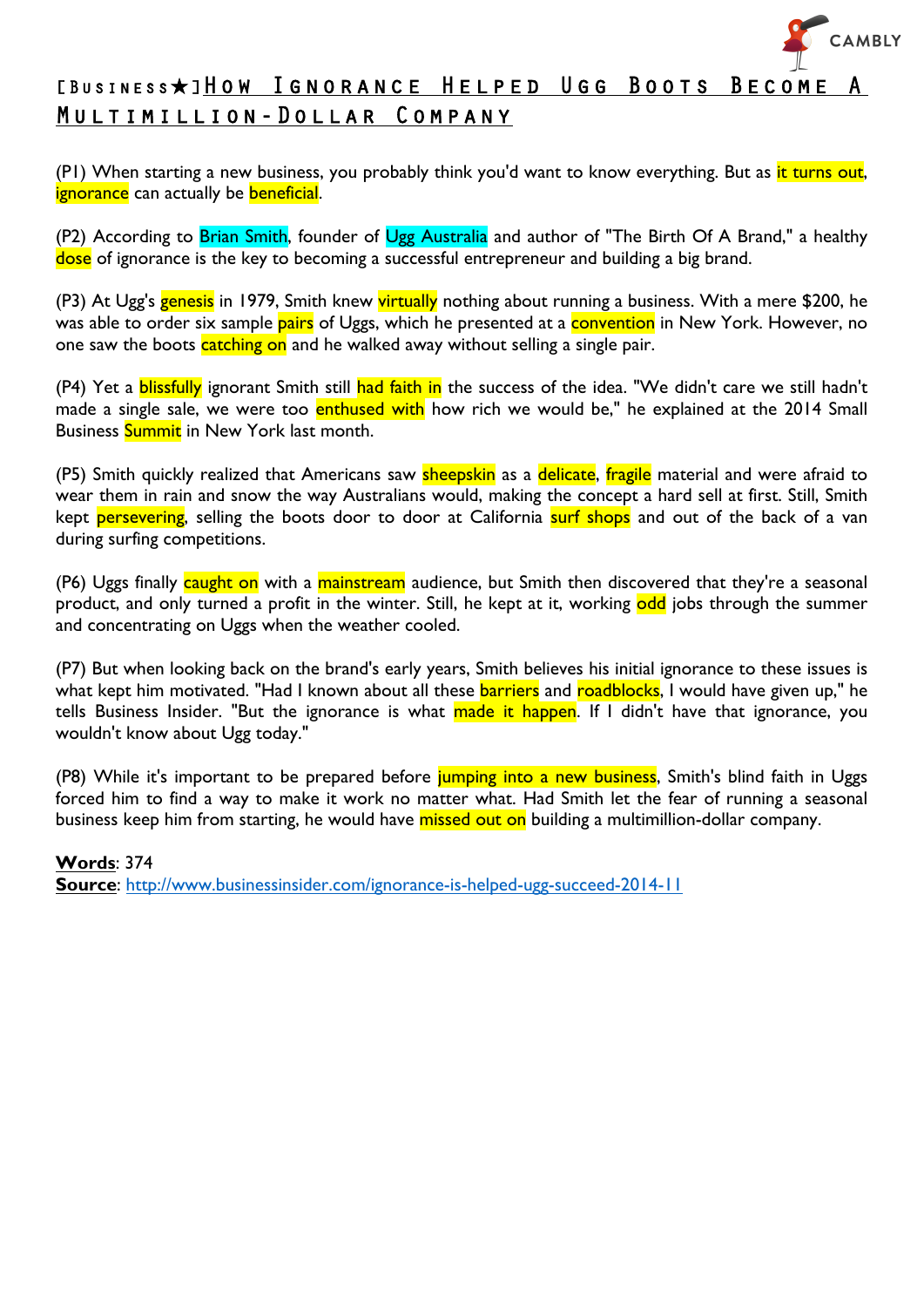

### Discussion Questions

If you found the passage difficult to read or had problems understanding specific words or idiomatic expressions, please discuss them with your tutor. The following discussion questions should be answered in your own words and with your own arguments.

- 1. Briefly summarize the content of the article in your own words.
- 2. Why does Brian Smith say that "a healthy dose of ignorance is the key to becoming successful entrepreneur"?
- 3. Do you agree with Smith that "[his] blind faith in Uggs forced him to find a way to make it work (P8)? Why or why not?
- 4. How much is a "healthy dose of ignorance"?

## What/Who/Where Are They?

#### Brian Smith

(Person) By the mid-1970s, several surf shops in Santa Cruz, California and the San Fernando Valley were selling Ugg boots purchased by the shops owners while visiting surfing events in Australia. Seeing the success of the boots in the U.S., in 1978, Australian surfer Brian Smith, then living in Santa Monica, California, and Doug Jensen applied to be the United States distributors for the Western Australian Ugg boot manufacturer, Country Leather. Family friends invested \$20,000 into the new venture and the group set up Ugg Imports. In their first season in business, Ugg Imports sold 28 pairs of boots. Due to other business commitments, in 1979 Jensen handed over his share of the company to Smith. Sales steadily grew and Smith set up Ugg Holdings Inc. and in 1985 registered a US trademark on a rams head logo with the words "Original UGG Boot UGG Australia".[7] In 1995, Deckers Outdoor acquired the business and continued to expand it. Despite being a unisex brand and having world wide popularity, UGG Australia has been stigmatized as a women's only product. In hopes of attracting more male consumers, UGG started an ad campaign with New England Patriots quarterback Tom Brady in 2012. In 2012, UGG had over \$1 billion (U.S) in sales. UGG footwear is manufactured in China, from Australian sheepskin.

#### Ugg Australia

(Company) an American footwear company and is a division of the Deckers Outdoor Corporation. UGG is a registered trademark in the United States and over 130 other countries for their brand of sheepskin boots and other footwear, as well as bags, clothing, outerwear and other goods. Deckers also owns registrations for their UGG Australia brand in various countries around the world. Deckers is headquartered in Goleta, California with an e-commerce division located in Flagstaff, Arizona.